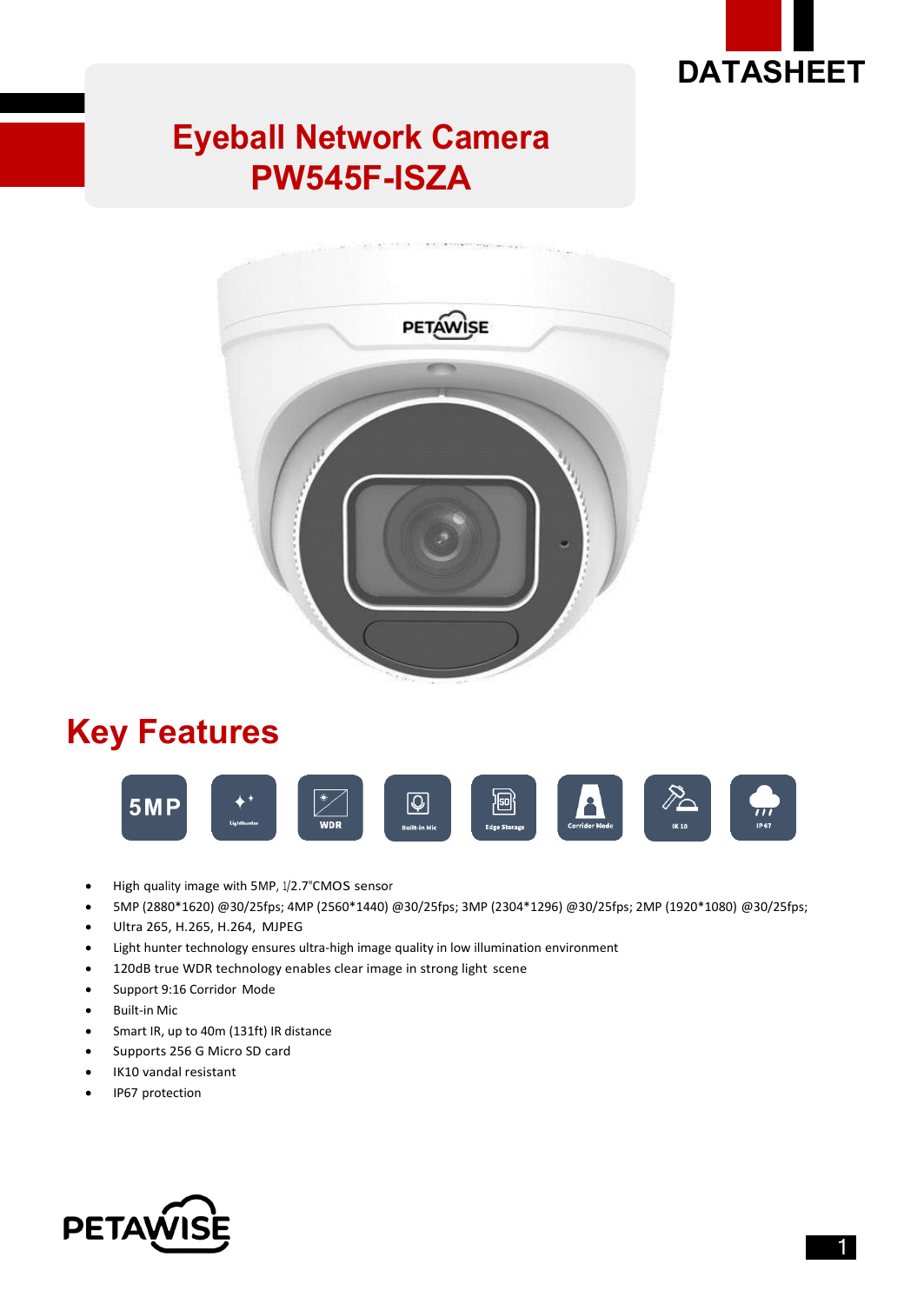

# **Specifications**

| <b>Model No.</b>        | <b>PW545F-ISZA</b>                                                                                                                                                                                                                                                                                                                                                                                   |                      |                                                               |               |                  |  |
|-------------------------|------------------------------------------------------------------------------------------------------------------------------------------------------------------------------------------------------------------------------------------------------------------------------------------------------------------------------------------------------------------------------------------------------|----------------------|---------------------------------------------------------------|---------------|------------------|--|
|                         |                                                                                                                                                                                                                                                                                                                                                                                                      |                      | <b>Camera</b>                                                 |               |                  |  |
| Sensor                  | 1/2.7", 5.0 megapixel, progressive scan, CMOS                                                                                                                                                                                                                                                                                                                                                        |                      |                                                               |               |                  |  |
| Lens                    | 2.7 ~ 13.5mm, AF automatic focusing and motorized zoom lens                                                                                                                                                                                                                                                                                                                                          |                      |                                                               |               |                  |  |
|                         | Lens (mm)                                                                                                                                                                                                                                                                                                                                                                                            | Detect (m)           | Observe (m)                                                   | Recognize (m) | Identify (m)     |  |
| <b>DORI Distance</b>    | 2.7                                                                                                                                                                                                                                                                                                                                                                                                  | 60.8                 | 24.3                                                          | 12.2          | 6.1              |  |
|                         | 13.5                                                                                                                                                                                                                                                                                                                                                                                                 | 303.8                | 121.5                                                         | 60.8          | 30.4             |  |
| Angle of View (H)       | 106.25° ~ 30.42°                                                                                                                                                                                                                                                                                                                                                                                     |                      |                                                               |               |                  |  |
| Angle of View (V)       | 56.36° ~ 17.22°                                                                                                                                                                                                                                                                                                                                                                                      |                      |                                                               |               |                  |  |
| Angle of View (O)       |                                                                                                                                                                                                                                                                                                                                                                                                      |                      | 110.34°~34.18°                                                |               |                  |  |
| Adjustment angle        |                                                                                                                                                                                                                                                                                                                                                                                                      | Pan: 0° ~ 360°       | Tilt: $0^\circ$ $\sim$ 75 $^\circ$                            |               | Rotate:0° ~ 360° |  |
| Shutter                 |                                                                                                                                                                                                                                                                                                                                                                                                      |                      | Auto/Manual, $1 \approx 1/100000$ s                           |               |                  |  |
| Minimum Illumination    | Color: 0.002Lux (F1.2, AGC ON)<br>OLux with IR on                                                                                                                                                                                                                                                                                                                                                    |                      |                                                               |               |                  |  |
| Day/Night               | IR-cut filter with auto switch (ICR)                                                                                                                                                                                                                                                                                                                                                                 |                      |                                                               |               |                  |  |
| S/N                     | >56dB                                                                                                                                                                                                                                                                                                                                                                                                |                      |                                                               |               |                  |  |
| IR Range                | Up to 40m (131ft) IR range                                                                                                                                                                                                                                                                                                                                                                           |                      |                                                               |               |                  |  |
| Wavelength              | 850nm                                                                                                                                                                                                                                                                                                                                                                                                |                      |                                                               |               |                  |  |
| IR On/Off Control       | Auto/Manual                                                                                                                                                                                                                                                                                                                                                                                          |                      |                                                               |               |                  |  |
| Defog                   |                                                                                                                                                                                                                                                                                                                                                                                                      | <b>Digital Defog</b> |                                                               |               |                  |  |
| <b>WDR</b>              |                                                                                                                                                                                                                                                                                                                                                                                                      |                      | 120dB                                                         |               |                  |  |
|                         |                                                                                                                                                                                                                                                                                                                                                                                                      |                      | Video                                                         |               |                  |  |
| Video Compression       |                                                                                                                                                                                                                                                                                                                                                                                                      |                      | Ultra 265, H.265, H.264, MJPEG                                |               |                  |  |
| H.264 code profile      | Baseline profile, Main profile, High profile                                                                                                                                                                                                                                                                                                                                                         |                      |                                                               |               |                  |  |
| Frame Rate              | Main Stream: 5MP (2880*1620), Max 30fps; 4MP (2560*1440), Max 30fps; 3MP (2304*1296), Max 30fps;<br>1080P(1920*1080), Max 30fps;<br>Sub Stream: 720P (1280*720), Max 30fps; D1 (720*576), Max 30fps; 640*360, Max 30fps; 2CIF(704*288),<br>Max 30fps; CIF(352*288), Max 30fps;<br>Third Stream: D1 (720*576), Max 30fps; 640*360, Max 30fps; 2CIF (704*288), Max 30fps; CIF (352*288),<br>Max 30fps; |                      |                                                               |               |                  |  |
| Video Bit Rate          |                                                                                                                                                                                                                                                                                                                                                                                                      |                      | 128 Kbps~16 Mbps                                              |               |                  |  |
| 9:16 Corridor Mode      |                                                                                                                                                                                                                                                                                                                                                                                                      |                      | Supported                                                     |               |                  |  |
| OSD                     |                                                                                                                                                                                                                                                                                                                                                                                                      |                      | Up to 8 OSDs                                                  |               |                  |  |
| Privacy Mask            |                                                                                                                                                                                                                                                                                                                                                                                                      |                      | Up to 4 areas                                                 |               |                  |  |
| <b>ROI</b>              |                                                                                                                                                                                                                                                                                                                                                                                                      | Up to 8 areas        |                                                               |               |                  |  |
| <b>Motion Detection</b> |                                                                                                                                                                                                                                                                                                                                                                                                      |                      | Up to 4 areas                                                 |               |                  |  |
| A.I. Analytics          |                                                                                                                                                                                                                                                                                                                                                                                                      |                      | Cross line, Intrusion, Enter area, Leave area, Face Detection |               |                  |  |
|                         |                                                                                                                                                                                                                                                                                                                                                                                                      |                      | Image                                                         |               |                  |  |
| White Balance           |                                                                                                                                                                                                                                                                                                                                                                                                      |                      | Auto/Outdoor/Fine Tune/Sodium Lamp/Locked/Auto2               |               |                  |  |
| Smart IR                | Support                                                                                                                                                                                                                                                                                                                                                                                              |                      |                                                               |               |                  |  |
| Flip                    | Normal/Vertical/Horizontal/180°/90°Clockwise/90°Anti-clockwise                                                                                                                                                                                                                                                                                                                                       |                      |                                                               |               |                  |  |
| DE warping              | N/A                                                                                                                                                                                                                                                                                                                                                                                                  |                      |                                                               |               |                  |  |
| <b>HLC</b>              |                                                                                                                                                                                                                                                                                                                                                                                                      | Supported            |                                                               |               |                  |  |

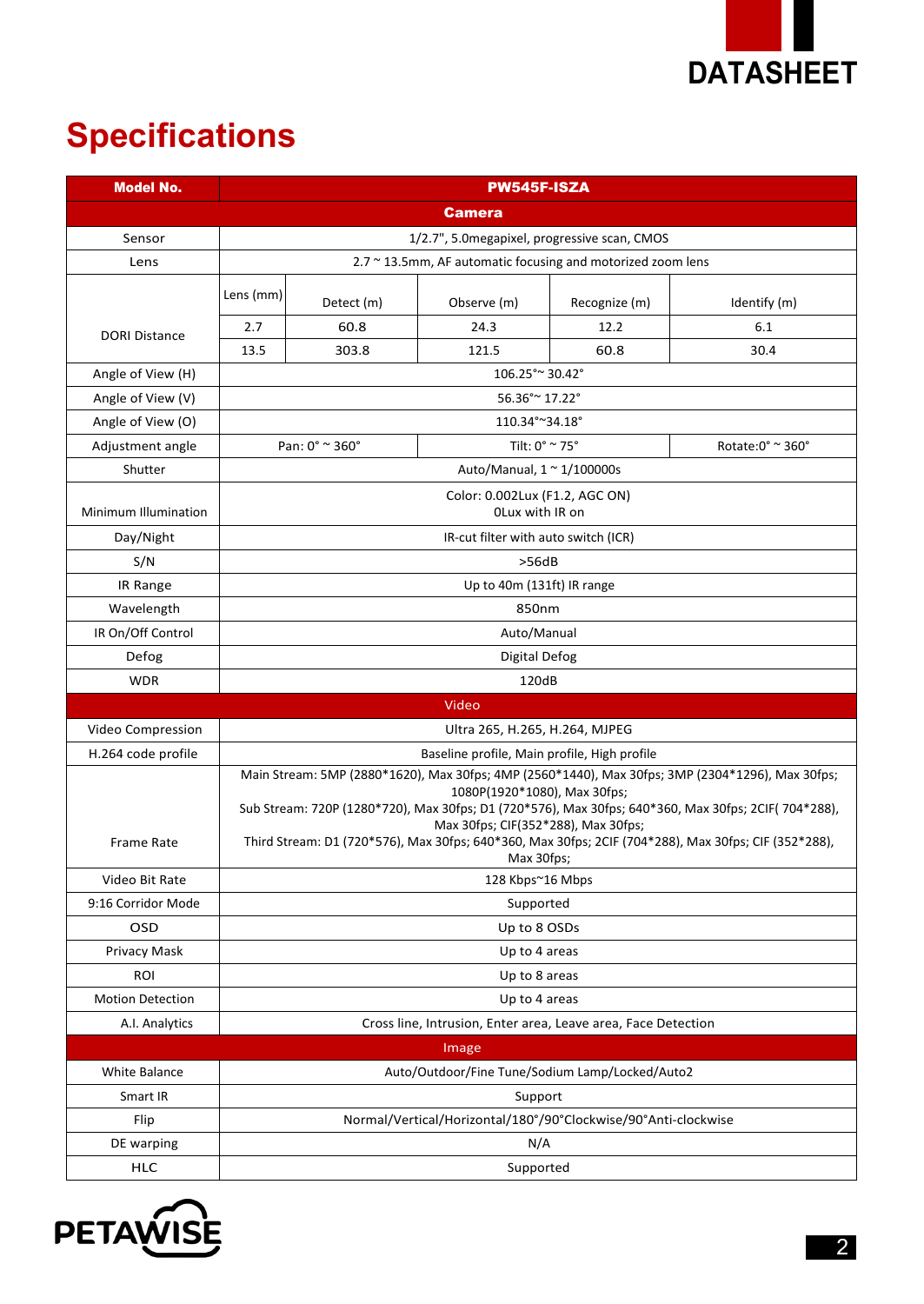

| <b>BLC</b>                        | Supported                                                                                                                         |
|-----------------------------------|-----------------------------------------------------------------------------------------------------------------------------------|
|                                   | Audio                                                                                                                             |
| <b>Audio Compression</b>          | G.711                                                                                                                             |
| Suppression                       | Supported                                                                                                                         |
| Sampling Rate                     | 8KHZ                                                                                                                              |
|                                   | Storage                                                                                                                           |
| Edge Storage                      | Micro SD, up to 256GB                                                                                                             |
| Network Storage                   | <b>ANR</b>                                                                                                                        |
|                                   | <b>Network</b>                                                                                                                    |
| Protocols                         | IPv4, IGMP, ICMP, ARP, TCP, UDP, DHCP, PPPoE, RTP, RTSP, RTCP, DNS, DDNS, NTP, FTP, UPnP, HTTP,<br>HTTPS, SMTP, 802.1x, SNMP, QoS |
| Compatible Integration            | ONVIF (Profile S, Profile G, Profile T), API                                                                                      |
| Client                            | Guardstation, IMCCTV                                                                                                              |
|                                   | Plug-in required live view: IE9+, Chrome 41 and below, Firefox 52 and below                                                       |
| Web Browser                       | Plug-in free live view: Chrome 57.0+, Firefox 58.0+, Edge 16+, Safari 11+                                                         |
|                                   | Interface                                                                                                                         |
| <b>Built-in Mic</b>               | Supported                                                                                                                         |
|                                   |                                                                                                                                   |
| Network                           | 1 RJ45 10M/100M Base-TX Ethernet                                                                                                  |
|                                   | <b>Certifications</b>                                                                                                             |
|                                   | CE: EN 60950-1                                                                                                                    |
| Certifications                    | UL60950-1<br>UL:                                                                                                                  |
|                                   | FCC: FCC Part 15                                                                                                                  |
|                                   | General                                                                                                                           |
|                                   | DC 12V±25%, PoE (IEEE 802.3af)                                                                                                    |
| Power                             | Power consumption: Max 7.0W                                                                                                       |
| Dimensions $(\emptyset \times H)$ | $\Phi$ 129 x 110mm (Ø5.1" x 4.3")                                                                                                 |
| Net Weight                        | 0.70kg (1.52lb)                                                                                                                   |
| Material                          | Metal                                                                                                                             |
| <b>Working Environment</b>        | -30°C ~ 60°C (-22°F ~ 140°F), Humidity: ≤95% RH (non-condensing)                                                                  |
| <b>Storage Environment</b>        | -30°C ~ 60°C (-22°F ~ 140°F), Humidity: ≤95% RH (non-condensing)                                                                  |
| <b>Surge Protection</b>           | 6KV                                                                                                                               |
| Ingress Protection                | <b>IP67</b>                                                                                                                       |
| Vandal Resistant                  | IK10                                                                                                                              |

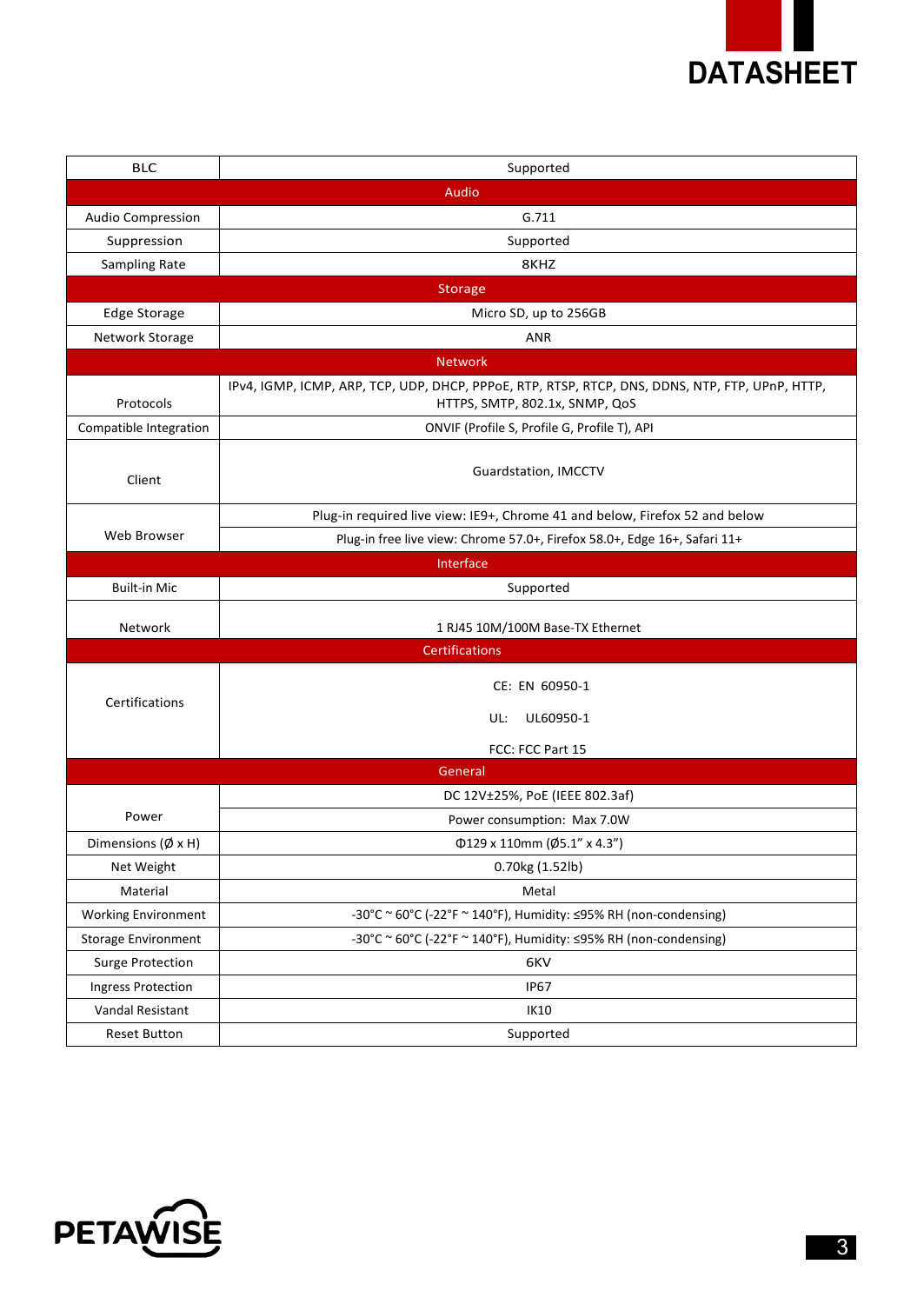

## **Dimensions**



#### **Accessories**



 $\frac{1}{\alpha}$